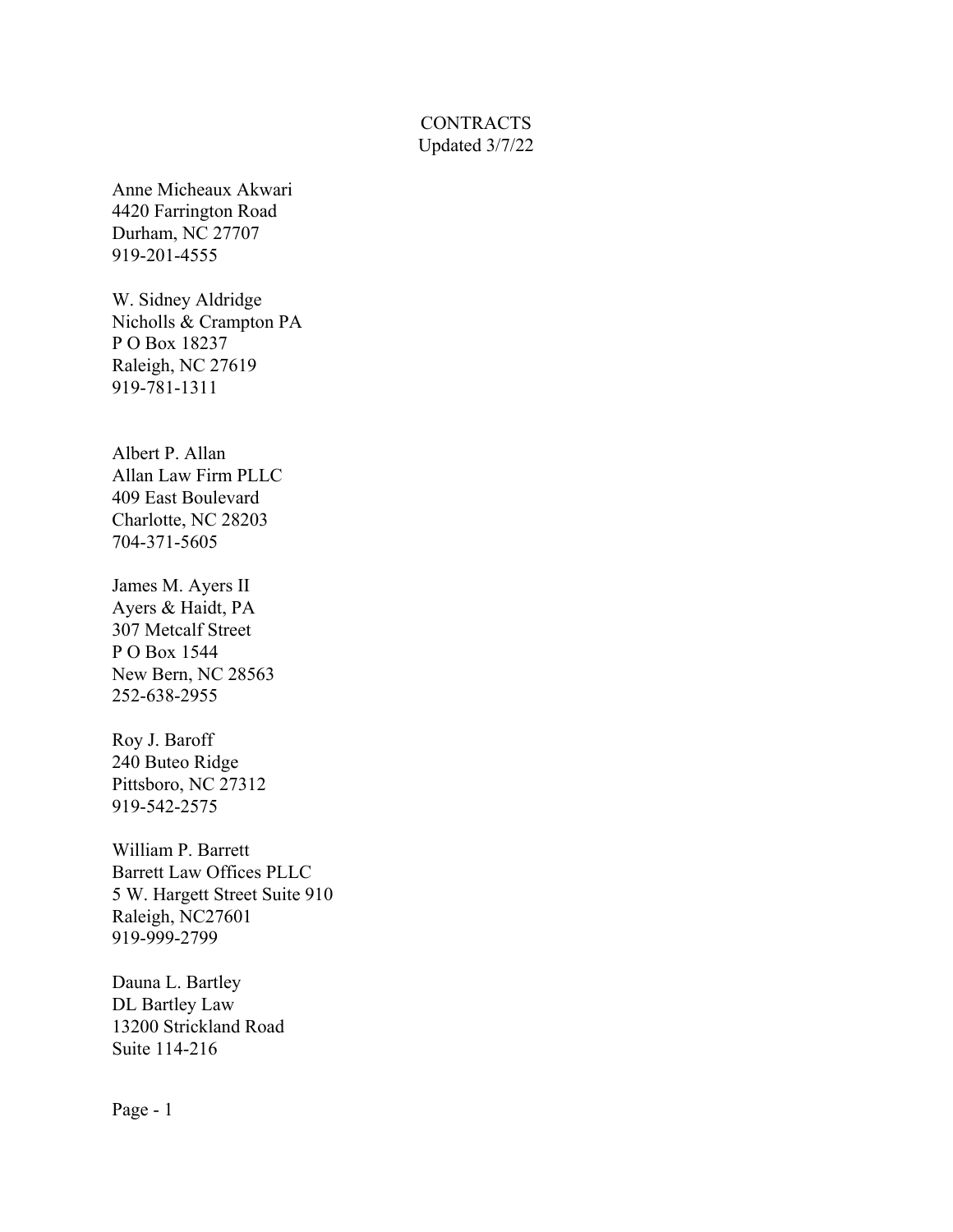Raleigh, NC 27613-5252 919-283-1390

Calvin B. Bennett III The Bennett Law Firm P O Box 90574 Raleigh, NC 27675-9574 919-844-3989

Richard T. Boyette Cranfill, Sumner & Hartzog, LLP 5420 Wade Park Blvdd. Suite 300 Raleigh, NC 27607 919-863-8729

Leann Nease Brown Brown & Bunch, PLLC 101 N. Columbia St. Suite 100 Chapel Hill, NC 27516 919-968-1111

Robert R. Browning  $200$  E.  $4<sup>th</sup>$  Street P O Box 859 Greenville, NC 27835-0859 252-758-6530

Robert M. Burroughs, Sr. 2121 Sutton Springs Rd. Charlotte, NC 28226-6479 704-362-2121

R. Stephen Camp 3105 Glenwood Avenue Suite 201 Raleigh, NC 27612 919-571-2815

Jeffrey A. Carr Attorney at Law 6825 Palaver Lane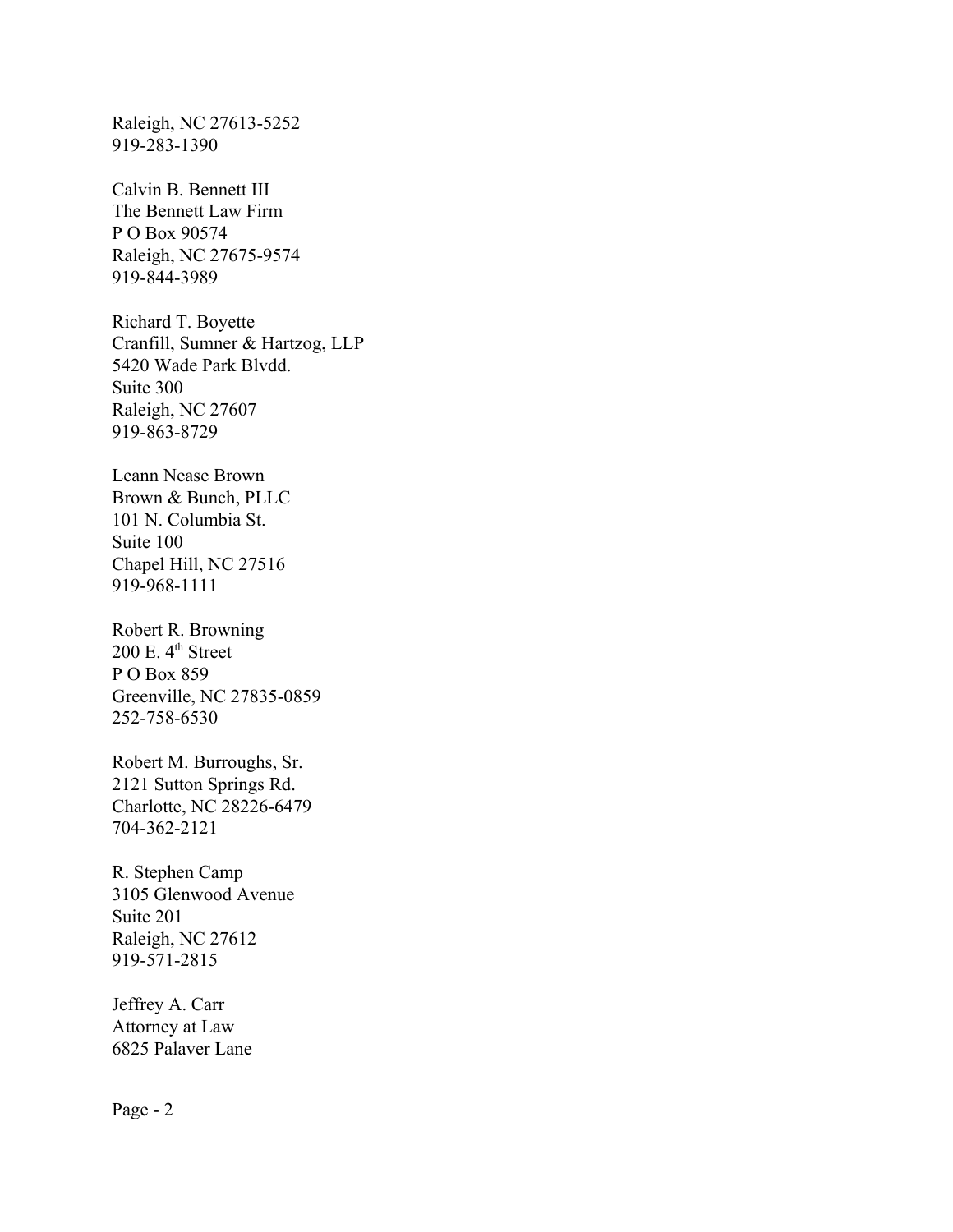Cary, NC 278519 919-930-5472

David S. Coats Bailey & Dixon, LLP P O Box 1351 Raleigh, NC 27602 919-828-0731

Stephen D. Coggins Rountree Losee LLP P O Box 1409 Wilmington, NC 28402 910-763-3404

Richard D. Conner Conner Gwyn Schenck PLLC P O Box 20744 Greensboro, NC 27401 336-369-8288

Jim D. Cooley Womble Bond Dickinson LLP One Wells Fargo Center 301 South College Street Suite 3500 Charlotte, NC 28202-6037 704-331-4900

Auley M. Crouch III Block Crouch Keeter Behm & Sayed P O Box 4 Wilmington, NC 28402 910-763-2727

Michael G. Curtis Law Office of Michael G. Curtis, P.C. P O Box 842 Swansboro,NC 28584 910-326-2800

Benjamin F. Davis, Jr. 3027 Redford Drive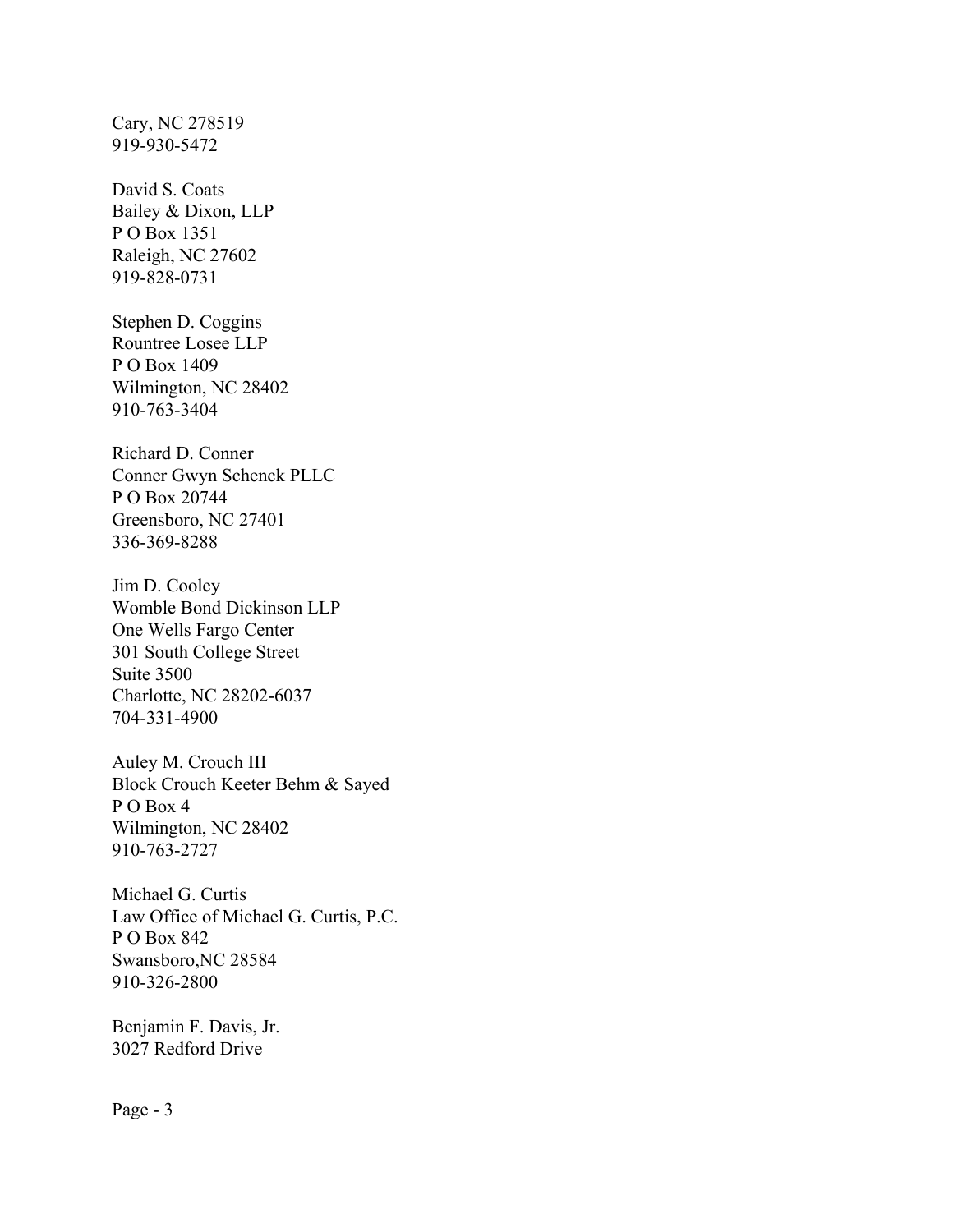Greensboro, NC 27408 336-282-2095

Charles M. Davis Dispute Resolutions, LLC 101 Church Street P O Drawer 708 Louisburg, NC 27549 919-496-2137

Dailey J. Derr Dailey J. Derr, PA P O Box 51266 Durham, NC 27717-1266 919-419-1265

Lorrie Dollar Mediator and Attorney at Law P O Box 1477 Cary, NC 27512 919-622-1301

Stephen Dunn Miles Mediation & Arbitration 6101 Carnegie Blvd. Suite 450 Charlotte, NC 28209 704-608-6063

Richard W. Ellis Ellis & Winters 1100 Crescent Green Suite 200 Cary, NC 27518 919-865-7007

Stephen B. Epstein Poyner Spruill LLP P O Box 1801 Raleigh, NC 27602 919-783-2846

Melinda Evans 111 MacRae Court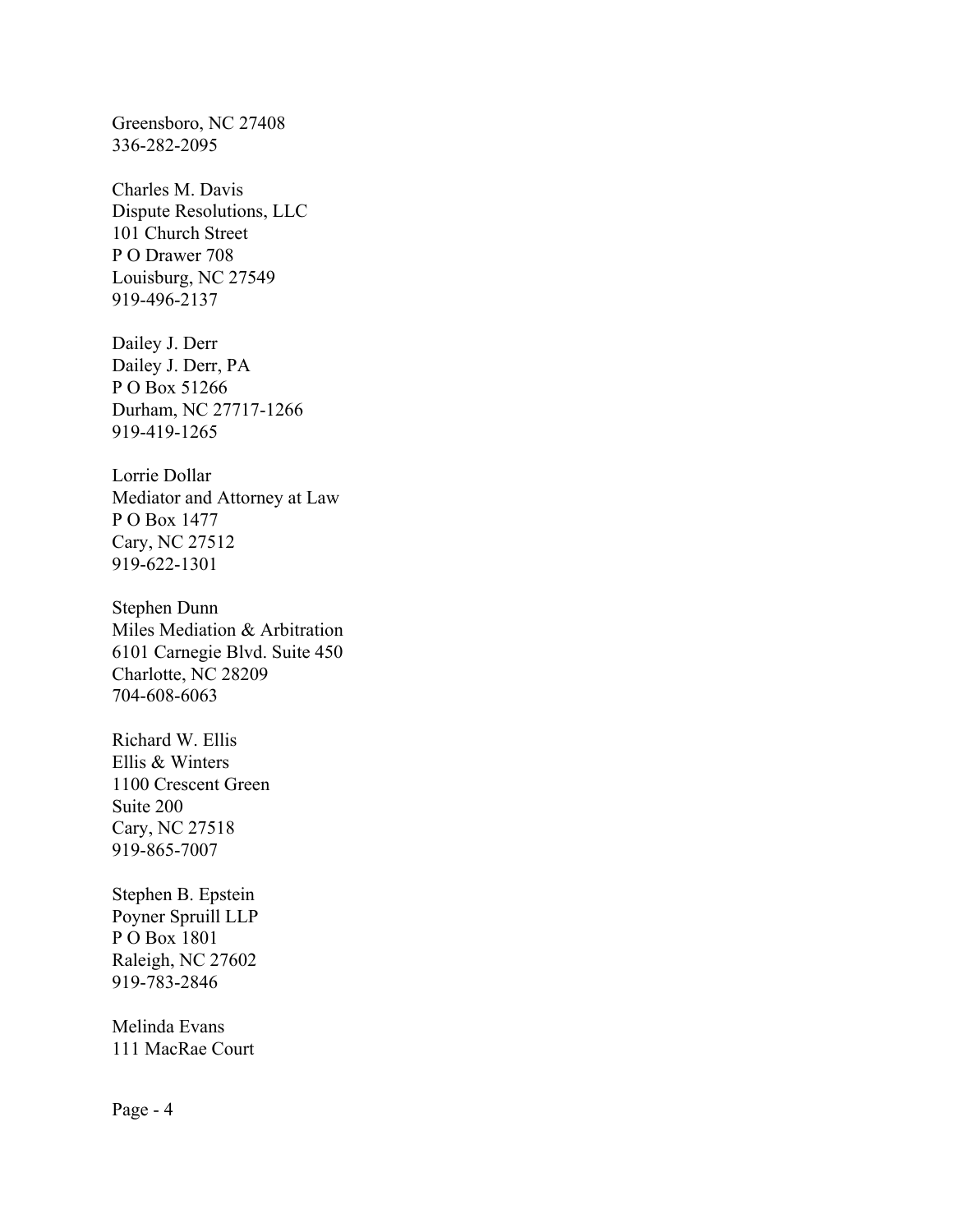Chapel Hill, NC 27516 919-969-8767

Richard W. Farrell The Farrell Law Group, PC 5000 Falls of Neuse Road Suite 410 Raleigh, NC 27609 919-872-0300

Mark A. Finkelstein Smith Moore LLP P O Box 27525 Raleigh, NC 27611 919-755-8819

Paul Flick Flick Dispute Resolutions 3321 Trillium Whorrel Court Raleigh, NC 27607 919-809-7346

Lynn Fontana 115 East Main Street Durham, NC 27701-3604 919-682-4900

Christie M. Foppiano Foppiano Mediations P O Box 4661 Cary, NC 27519-4661 919-632-1715

James R. Fox Bell Davis & Pitt P O Box 21029 Winston-Salem, NC 27120-1029 336-722-3700

James M. Gale Smith Moore Leatherwood Two Hannover Square Suite 2800 434 Fayetteville Street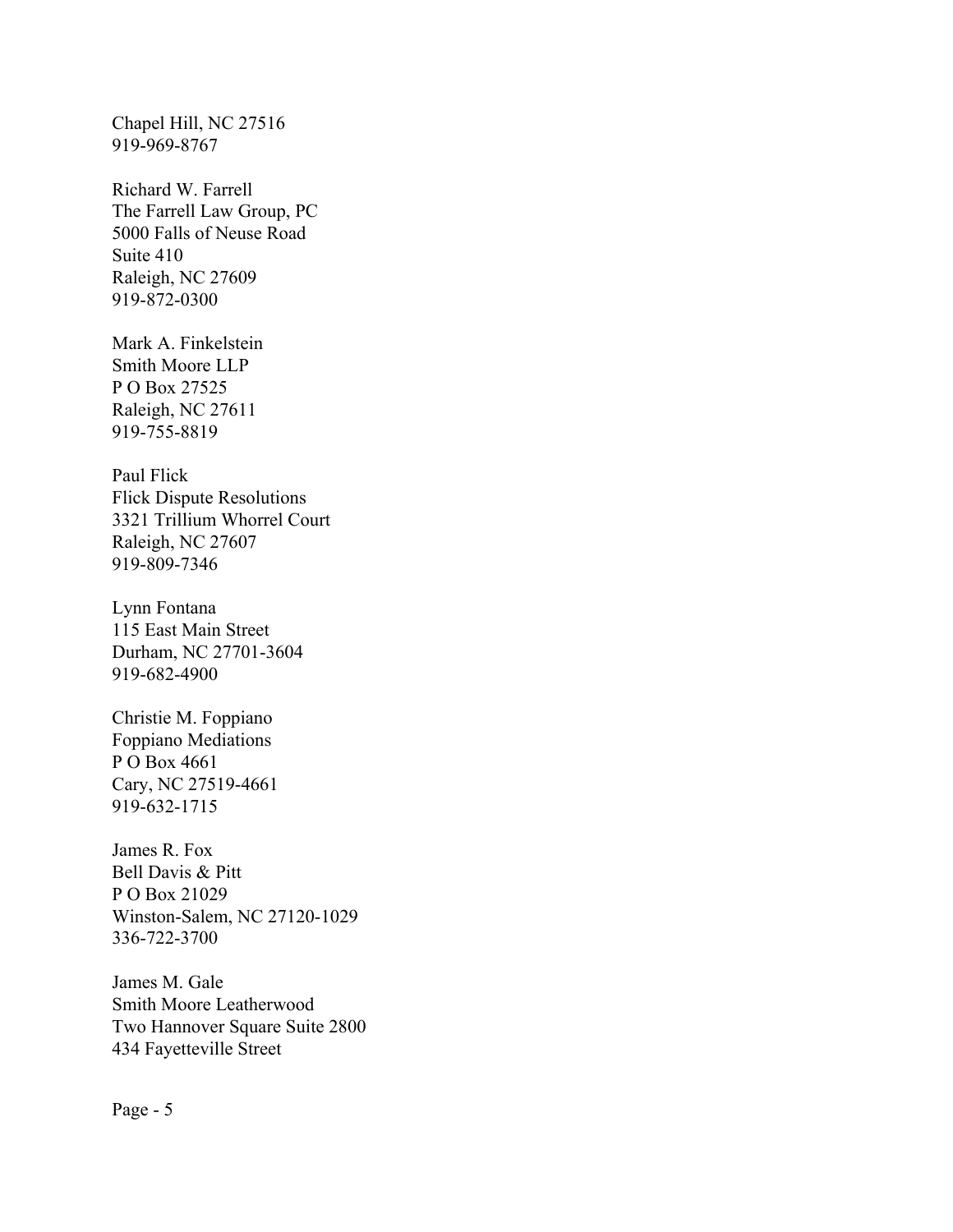Raleigh, NC 27601 919-755-8763

John Geil P O Box 6753 Raleigh, NC 27628 919-510-8525

L. Michelle Gessner ELM - Employment Law Mediators G.G. Galloway House 602 East Morehead Street Charlotte, NC 28202 704-626-1543

R. Howard Grubbs 197 Gorge View Drive Blowing Rock, NC 28605 828-295-5070

Jonathan R. Harkavy Patterson Harkavy LLP 101 South Elm Street Suite 51 Greensboro, NC 27401 336-370-4200

Scott C. Hart 416 Pollack Street P O Drawer 889 New Bern, NC 28563 252-633-3131

M. Lynn Hartsell Attorney at Law 1010 Lakeview Drive Cedar Grove, NC 27231-919-732-1277

Gregory Alan Heafner 1510 Twisted Oak Drive Suite 303 Chapel Hill, NC 27516 919-967-8122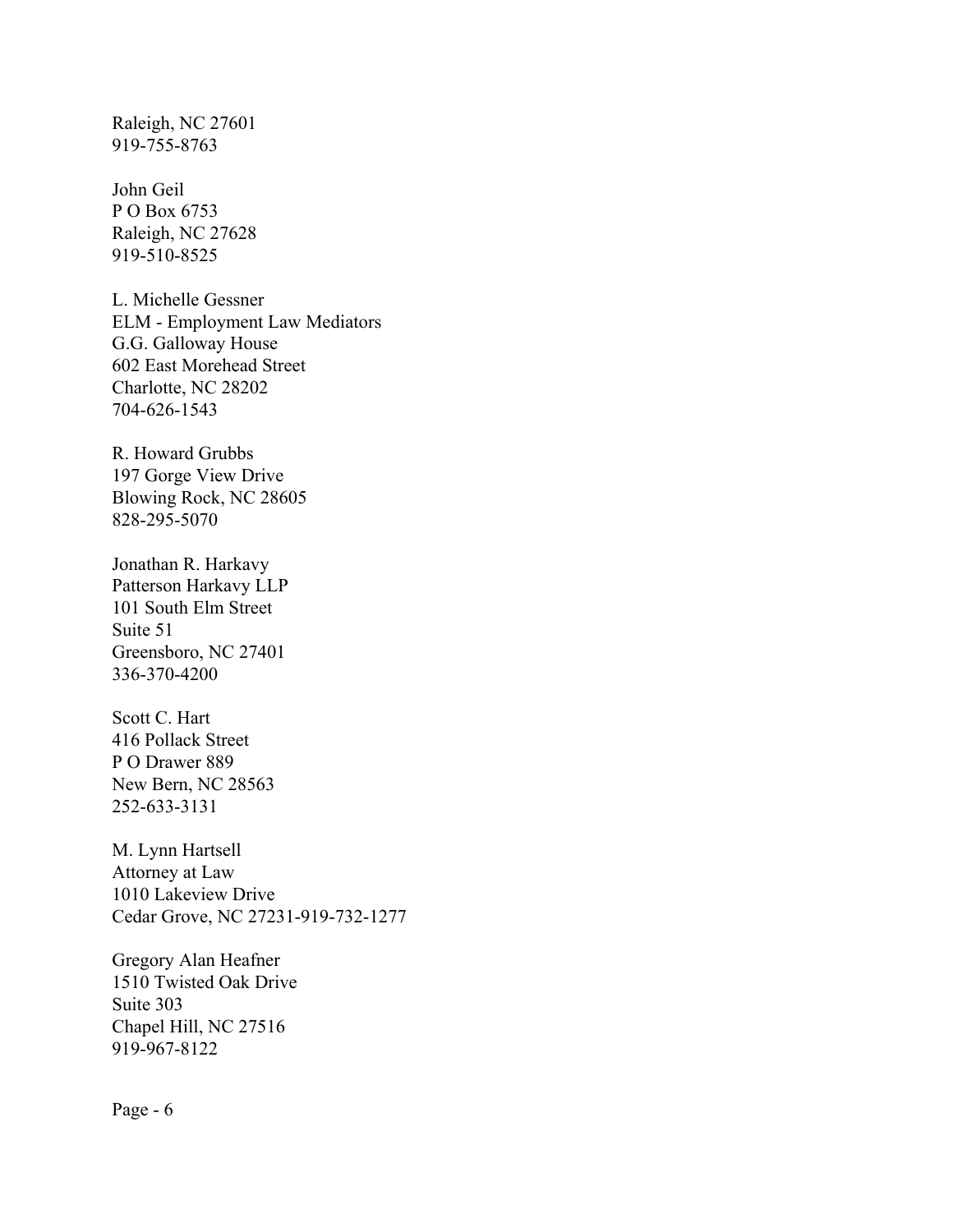Todd M. Hess Barwell Whaley Patterson & Helms PLLC Ballantyne One 15730 Brixham Hill Ave., Suite 300 Charlotte, NC 28277 980-213-6929

Patricia L. Holland 1552 Iredell Dr. Raleigh, NC 27608 984-232-8014

Grover Prevatte Hopkins Attorney at Law 212 N. Main Street Tarboro, NC 27886-5008 252-823-1156

Joseph T. Howell Kirk Kirk Howell Cutler & Thomas LLP 200 North Pine Street P O Box 729 Wendell, NC 27593 919-365-6000

James R. Hubbard Law Offices of James R. Hubbard PLLC 1340 Environ Way Chapel Hill, NC 27517 919-928-0367

Justin K. Humphries The Humphries Law Firm P.C. 1904 Eastwood Road Suite 310-A Wilmington, NC 28403 910-332-0721

Robert N. Hunter, Jr. Higgins Benjamin 301 N. Elm Street Suite 800 Greensboro, NC 27401-2260 336-273-1600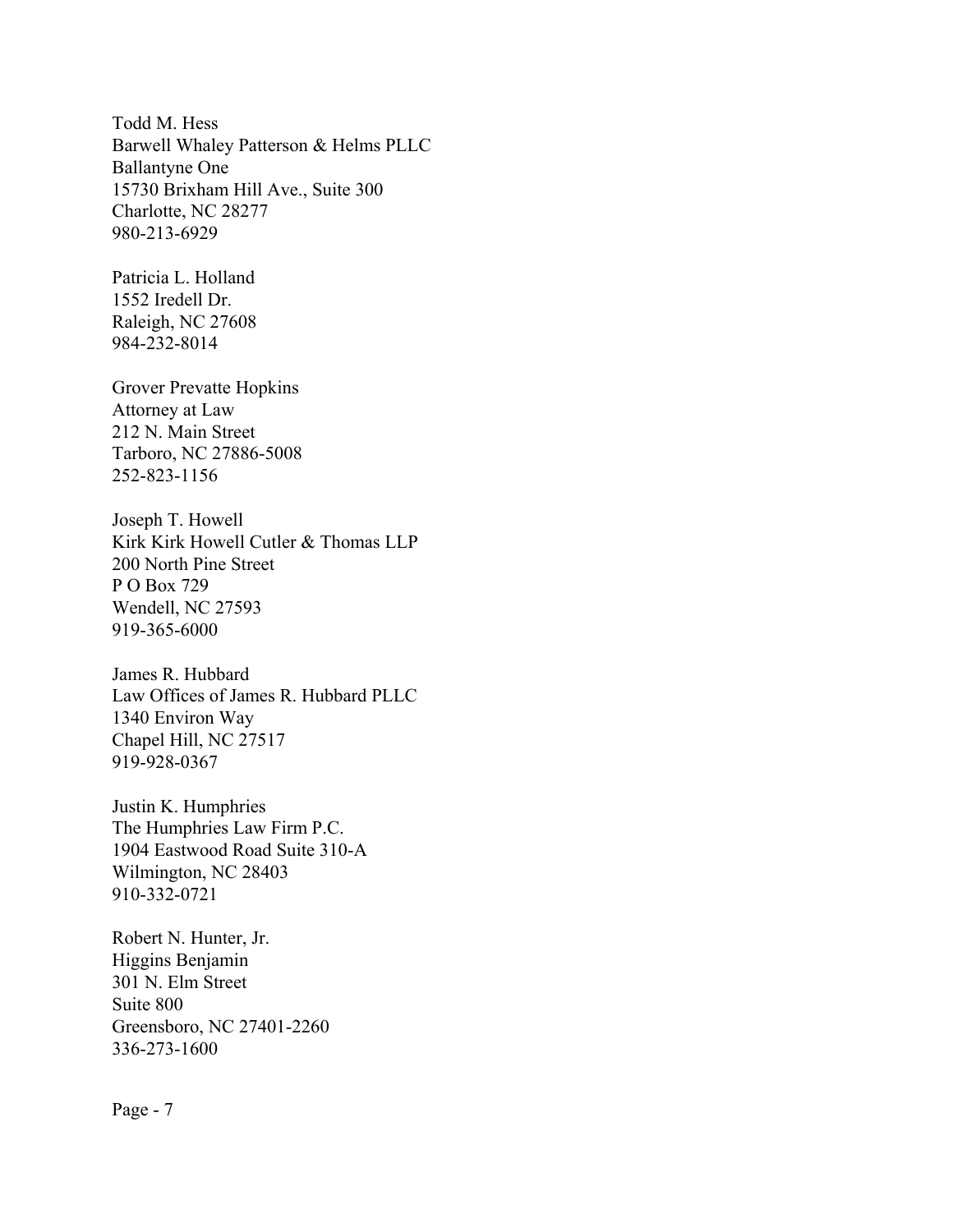Howard L. Kastel 10393 Holt Chapel Hill, NC 27517 910-933-9181

Douglas W. Kenyon DW Kenyon PLLC 5823 Sentinel Drive Raleigh, NC 27609 919-604-3224

Mark A. LaMantia LaMantia Law Offices, P.C. 8341-101 Bandford Way P O Box 97695 Raleigh, NC 27624-7695 919-676-5600

D. Beth Langley Hagan Davis Mangum Barrett & Langley 300 N. Greene Street Suite 200 Greensboro, NC 27401 336-232-0650

Michele A. Ledo the Law Offices of Michele A. Ledo, PLLC 227 Elm Street Raleigh, NC 27601 919-835-1311

Mary-Ann Leon The Leon Firm PC 704 Cromwell Drive Suite 5 Greenville, NC 27858 252-830-5366

James L. Lester MacCord mason 1600 Wachovia Tower 300 North Green Street Greensboro, NC 27402 336-273-4422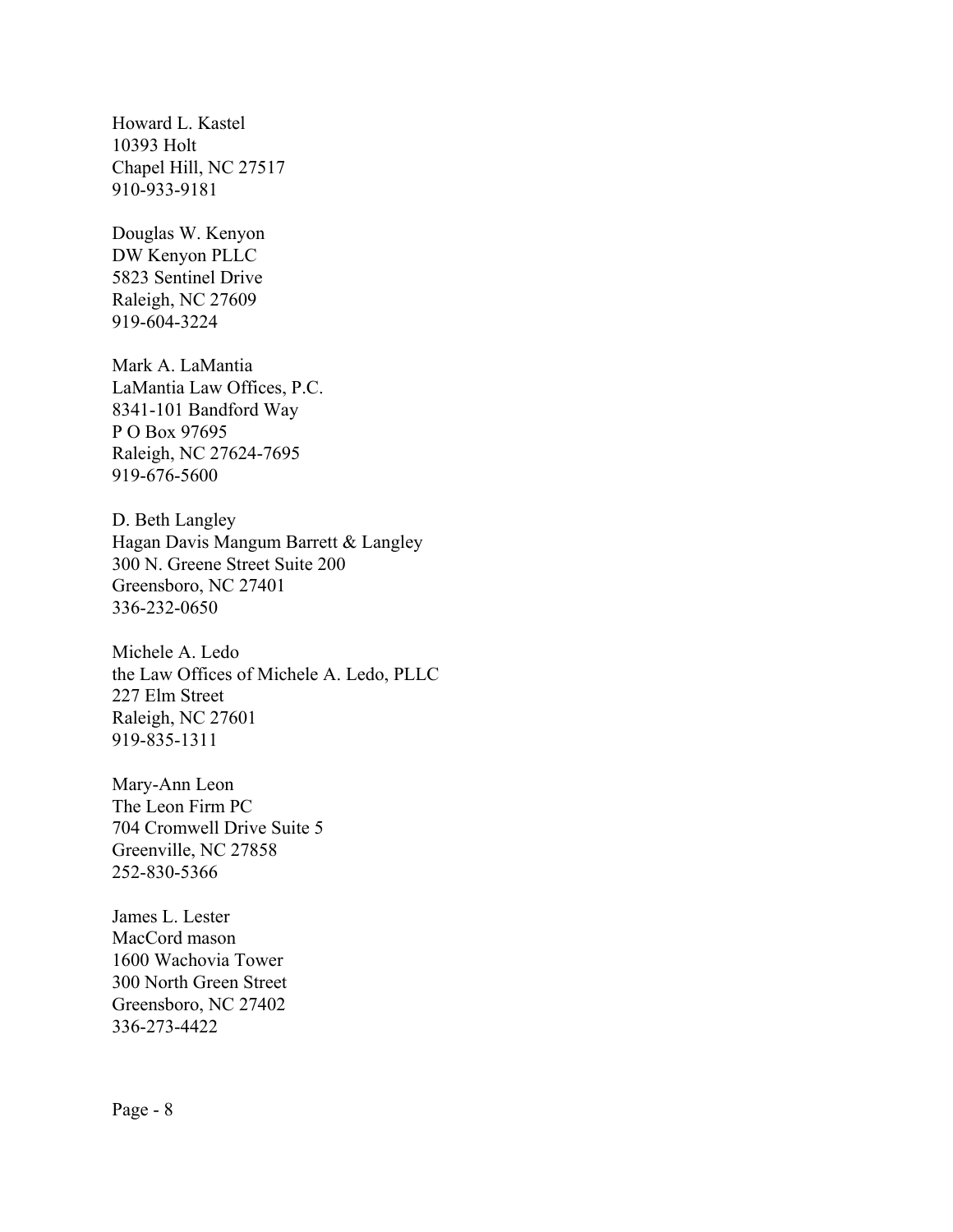J. Anderson Little Mediation, Inc. P O Box 16205 Chapel Hill, NC 27514 919-967-6611

Judge James D. Llewellyn Superior Court Judge, Retired P O Box 567 Atlantic Beach, NC 28512 252-559-274

Geoffrey A. Losee Rountree Losee LLP 2419 Market Street Wilmington, NC 28402-1409 910-763-3404

John W. Lunsford Law Offices of John W. Lunsford P O Box 41056 Greensboro, NC 27404-1056 336-908-1414

John P. Marshall White & Allen, PA 106 South McLewean Street P O Box 3169 Kinston, NC 28502-3169 252-527-8000

Robert D. Mason, Jr. Womble Carlyle Sandridge & Rice One West Fourth Street Winston-Salem, NC 27101 336-721-3761

William Norton Mason Attorney at Law 228 North Front Street Suite 201 P O Box 1468 Wilmington, NC 28402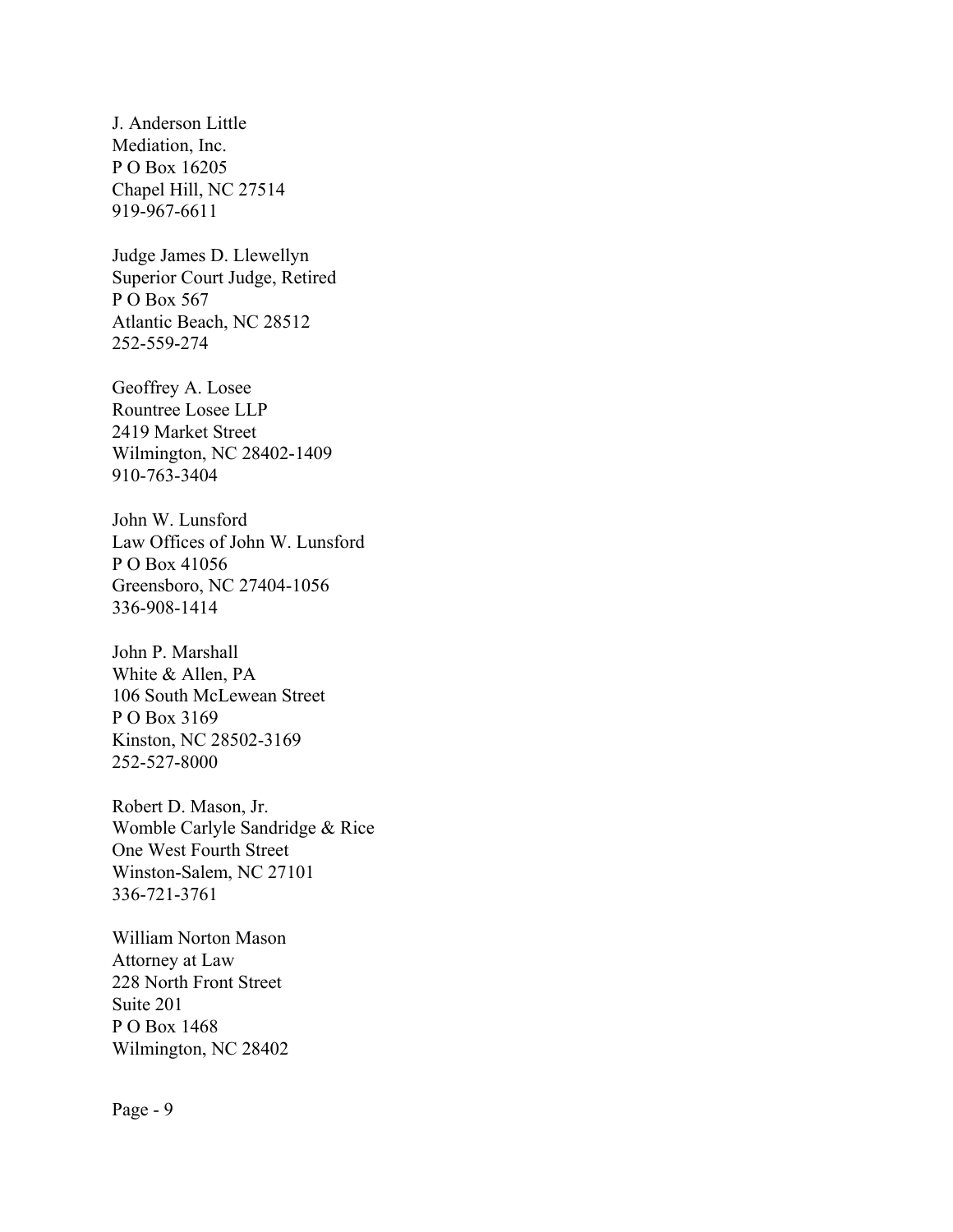910-763-0403

Charles K. McCotter, Jr. McCotter, Ashton & Smith, PA 3515 Trent Road #14 New Bern, NC 28561 252-635-1005

Elizabeth McCrodden Attorney at Law 811Mordecai Drive Raleigh, NC 27604 919-834-5955

J. Douglas McCullough P O Box 2276 Atlantic Beach, NC 28512 919-819-1281

Michael T. Medford Manning Fulton & Skinner, P.A. P.O. Box 20389 Raleigh, NC 2769-0389 919-510-9241

B. Perry Morrison, Jr. Morrison Law Firm, PLLC P O Box 2046 4612 Nash Street North Wilson, NC 27894-2046 252-243-1003

Emily A. Moseley Wood Jackson PLLC 1330 St. Mary's Street Suite 460 Raleigh, NC 27605 919-829-7394

Tara D. Muller Muller Law Firm 4801 Glenwood Avenue Suite 200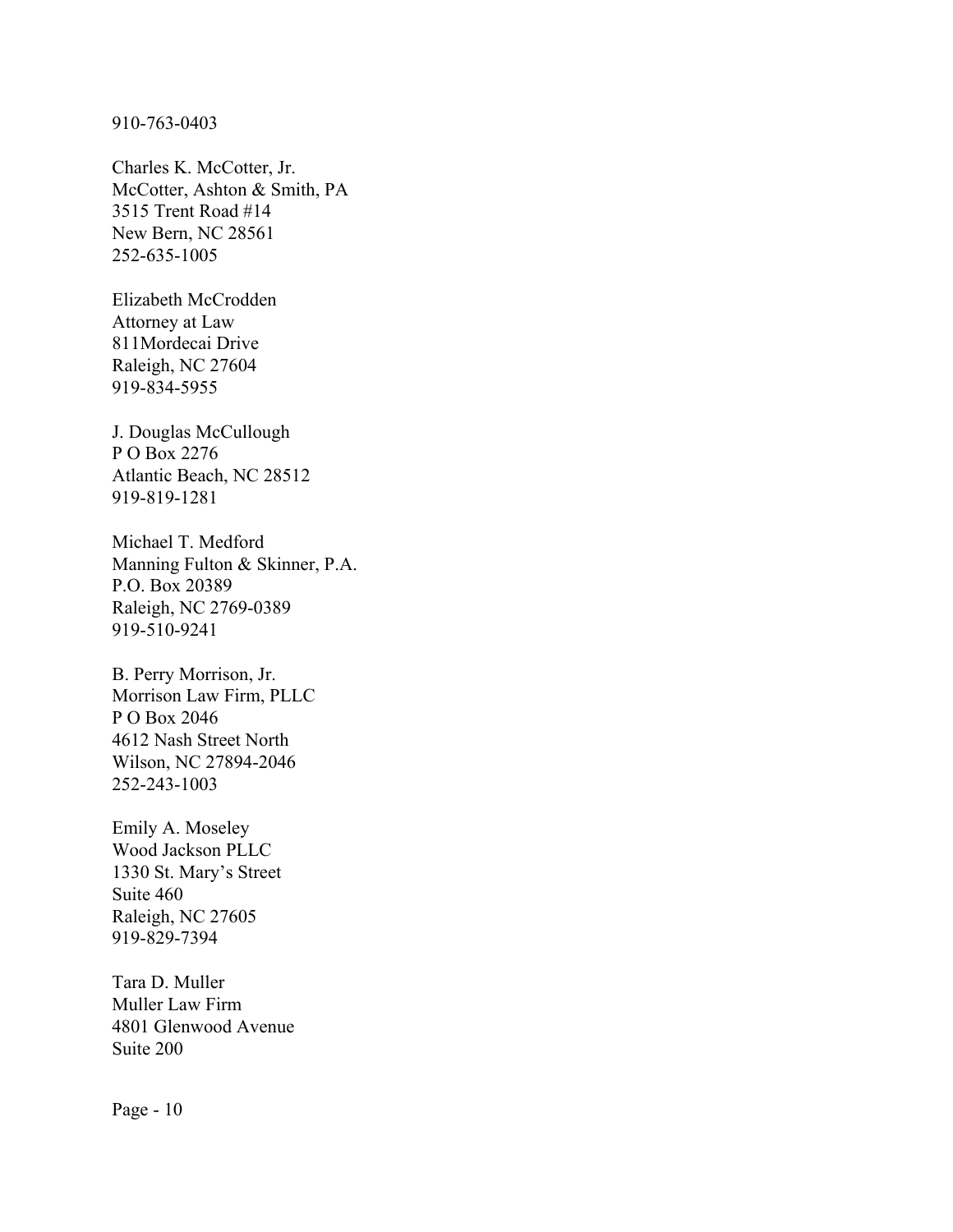Raleigh, NC 27612 919-526-0001

Dennis Myers 126 Pecan Avenue Wilmington, NC 28403 910-262-6111

Drew Nelson Willis Johnson & Nelson PLLC 1101 Haynes Street Suite 205 Raleigh, NC 27604 919-900-7668

J. Jefferson Newton Wheatley Law Group 710 Cedar Street Beaufort, NC 28516 252-728-4000

Raymond E. Owens, Jr. Higgins & Owens PLLC 524 East Boulevard Charlotte, NC 28203 704-295-4509

K. Alan Parry Smith Anderson Blount Dorsett Mitchell & Jernigan LLP Wells Fargo Capitol Center 150 Fayetteville Street Suite 2300 Raleigh, NC 27601 919-821-6621

Gary Stephen Parsons Troutman Sanders LLP 434 Fayetteville Street Suite 1900 P O Box 1389 Raleigh, NC 27602 919-835-4110

Lacy M. Presnell III Burns Day & Presnell P O Box 10867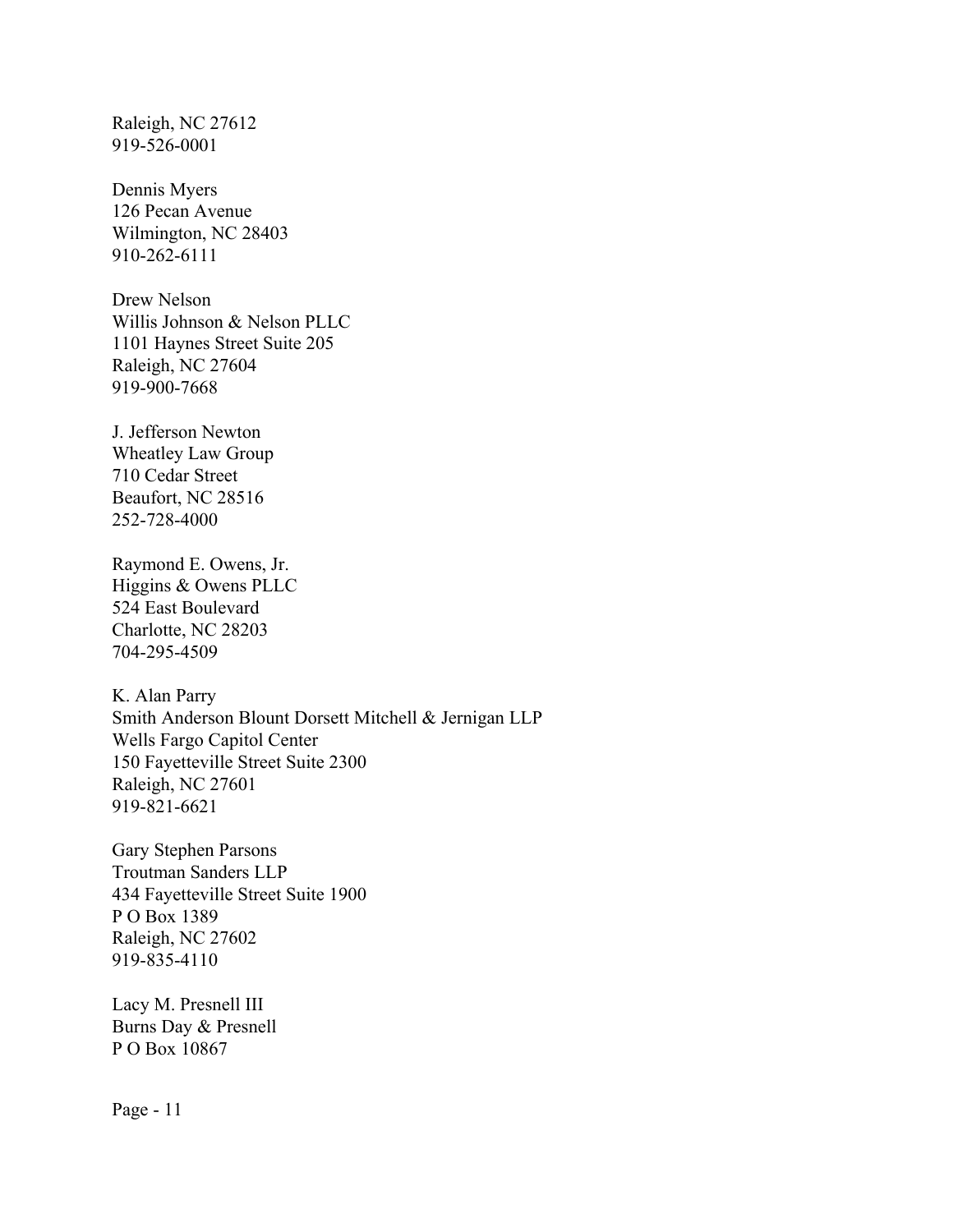Raleigh, NC 27605 919-782-1441

James A. Roberts III Lewis & Roberts 3700 Glenwood Avenue Suite 400 Raleigh, NC 27619-7529 919-981-0191

James S. Schenck IV Conner Gwyn Schenck PLLC P O Box 30933 Raleigh, NC 27622 919-789-9242

Elizabeth D. Scott Williams Mullen 301 Fayetteville Street Suite 1700 P O Box 1000 Raleigh, NC 27601 919-981-4004

Johnnie Scott, Jr. Dispute Intervention Services P O Box 1683 Benecia, CA 94510-4683 707-747-0839

Kieran J. Shanahan Shanahan Law Group, PLLC 128 E. Hargett Street Suite 300 Raleigh, NC 27601 919-856-9494

Anne R. Slifkin Dispute Resolution 1309 Oakland Avenue Durham, NC 27705 919-215-9912

David R. Tanis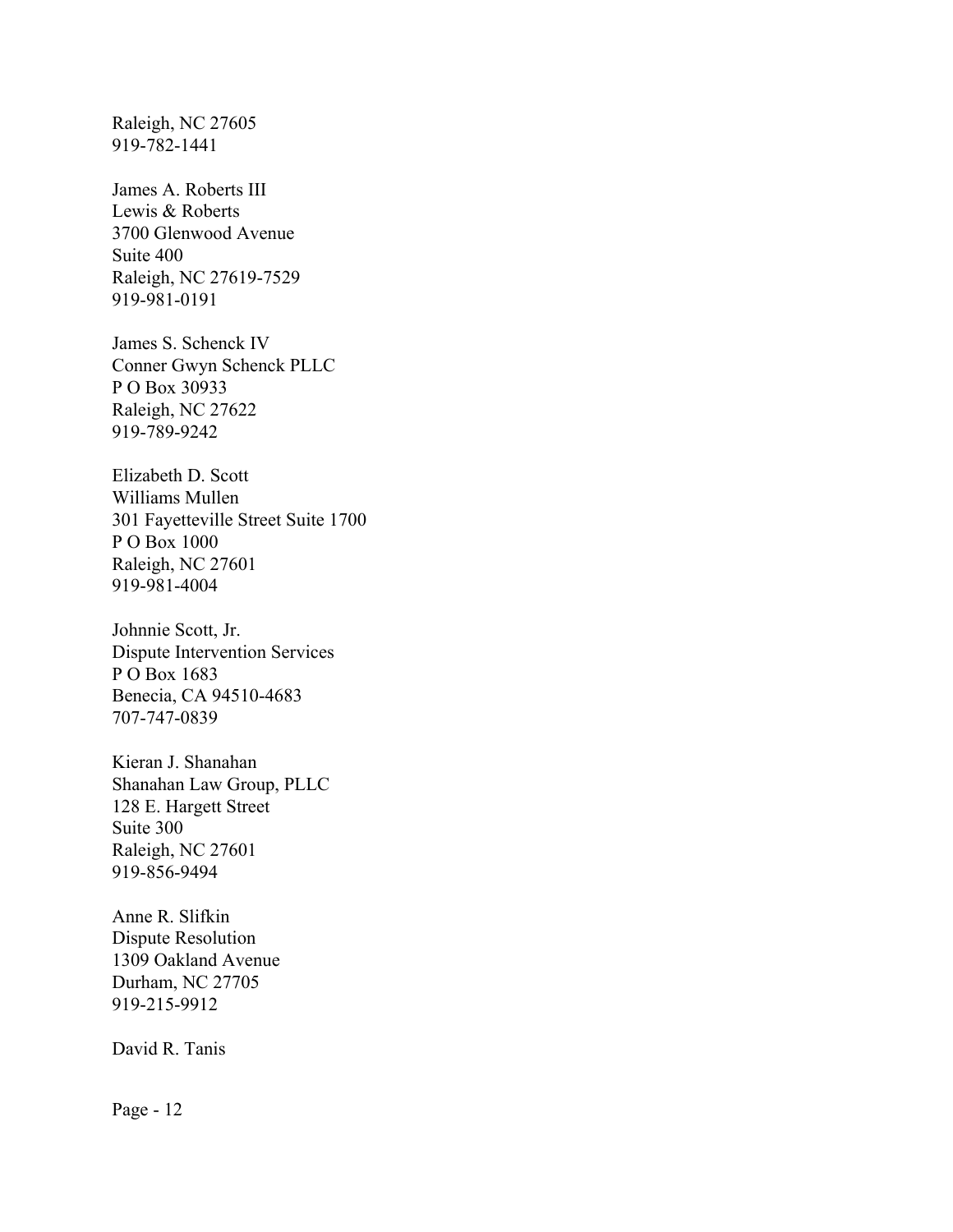Attorney at Law 136 Cook Drive Kitty Hawk, N.C 27949 252-261-8173

Mitch Tuchman Morningstar Law Group 112 W. Main Street, Second Floor Durham, NC 27701-3604 919-590-0390

R. Matthew Van Sickle Van Sickle Law PC 201 Shannon Oaks Circle Suite 200 Cary, NC 27511 919-279-3908

Angelique R. Vincent-Hamacher Robinson Bradshaw & Hinson 101 North Tryon Street Suite 1900 Charlotte, NC 28246 704-377-8357

Ronald E. VonLembke Attorney at Law 200 Valencia Drive Suite 103 Jacksonville, NC 28546 919-577-7771

John A. J. Ward John A. J. Ward PLLC 219 Pollack Street New Bern, NC 28560 252-633-4378

William A. Webb Shanahan Law Group PLLC 128 E. Hargett Street Suite 300 Raleigh, NC 27601 919-856-9494